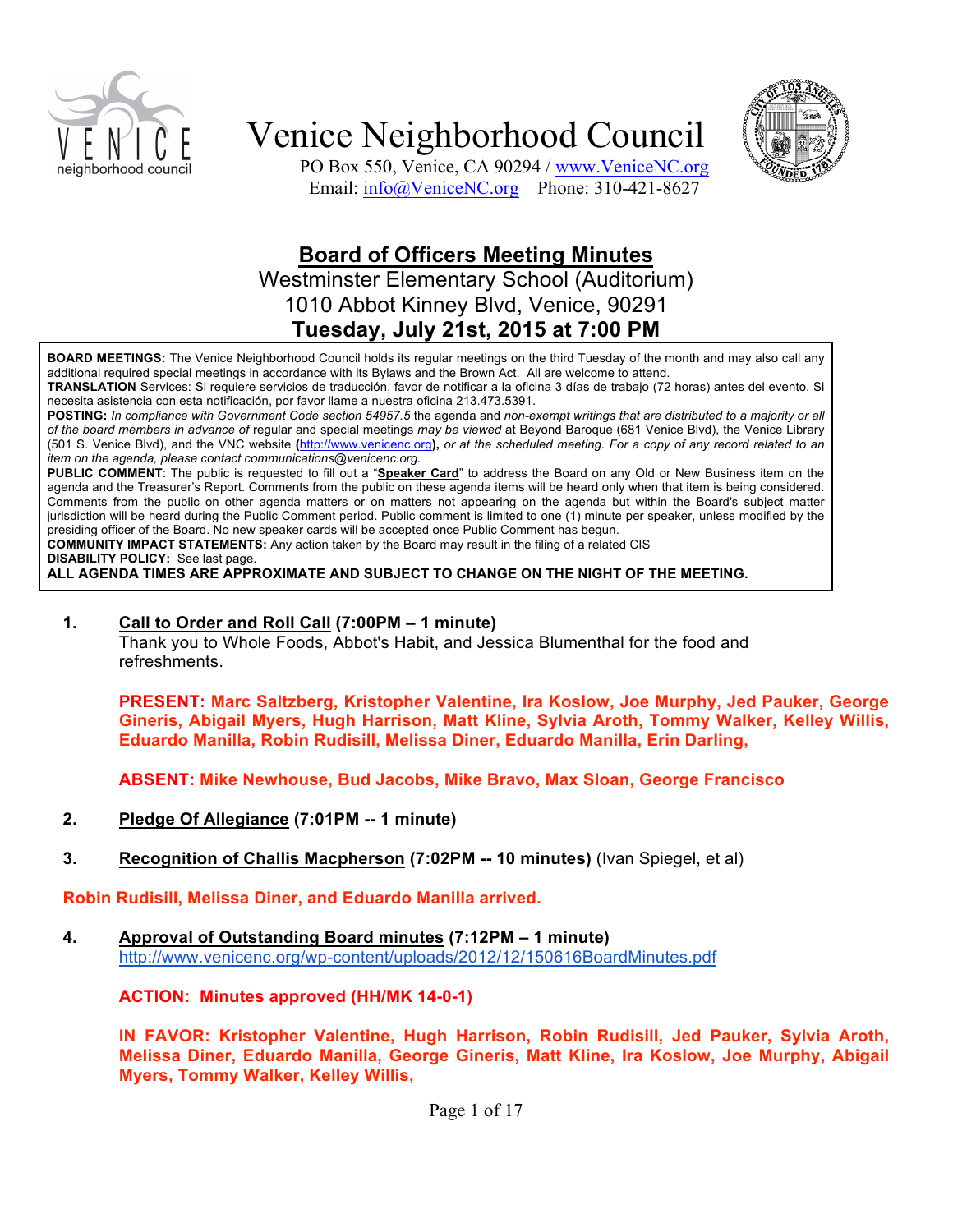



PO Box 550, Venice, CA 90294 / www.VeniceNC.org Email: info@VeniceNC.org Phone: 310-421-8627

#### **AGAINST: NONE ABSTAIN: Marc Saltzberg,**

http://www.venicenc.org/wpcontent/uploads/2012/12/150519BoardMinutes.pdfhttp://www.venicenc.org/wpcontent/uploads/2012/12/150519BoardMinutes.pdf

#### **5. Approval of the Board Agenda (7:13PM – 1 minute)**

**ACTION: Minutes approved (HH/MK 14-0-1)**

**IN FAVOR: Kristopher Valentine, Hugh Harrison, Robin Rudisill, Jed Pauker, Sylvia Aroth, Melissa Diner, George Francisco, George Gineris, Matt Kline, Ira Koslow, Joe Murphy, Abigail Myers, Tommy Walker, Kelley Willis, AGAINST: NONE ABSTAIN: Marc Saltzberg**

**6. Declaration of Ex Parte Communications or Conflicts-Of-Interest (7:14PM -- 1 minute)**  All Board members shall declare any ex parte communications or conflicts-of interest relating to items on this meeting's agenda.

#### **Sylivia Aroth, Matt Kline, Ira Koslow, Abigail Myers, Marc Saltzberg**

#### **7. Scheduled Announcements and Presentations (7:15PM – 35 minutes)**

- **A Public Safety - LAPD Report (10 minutes):** Senior Lead Officers Peggy Thusing (25120@lapd.lacity.org), Kristan Delatori (32914@lapd.lacity.org), Gregg Jacobus, 35162@lapd.lacity.org, Lt. Lydia Leos 23216@lapd.lacity.org , OFW Beach Detail Supervisor. *Includes a monthly Venice crime report and updates on law enforcement issues in Venice.*
- **B Government Reports (15 minutes)** (Representatives have standing place on the agenda, but are not always available to attend)
	- City Councilmember Mike Bonin, Field Deputy, Jesus "Chuy" D. Orozco, 310-568-8772 (jesus.d.orozco@lacity.org)
	- Congressman Ted Lieu, Representative Janet Turner, 310-496-9896 janet.turner@mail.house.gov
	- State Senator Ben Allen, Representative Fernando Morales, 310-318-6994 (fernando.morales@sen.ca.gov)
	- State Assemblyperson Autumn Burke, Rep Odysseus Bostick, 310-412-6400 (odysseus.bostick@asm.ca.gov)
	- LA County Supervisor Sheila Kuehl Westside Field Deputy Rachel Zaiden, 213-974-3333 (rzaiden@bos.lacounty.gov)
	- Mayor Eric Garcetti, Westside Deputy, Daniel Tamm, 213-978-0836 (Daniel.Tamm@Lacity.org)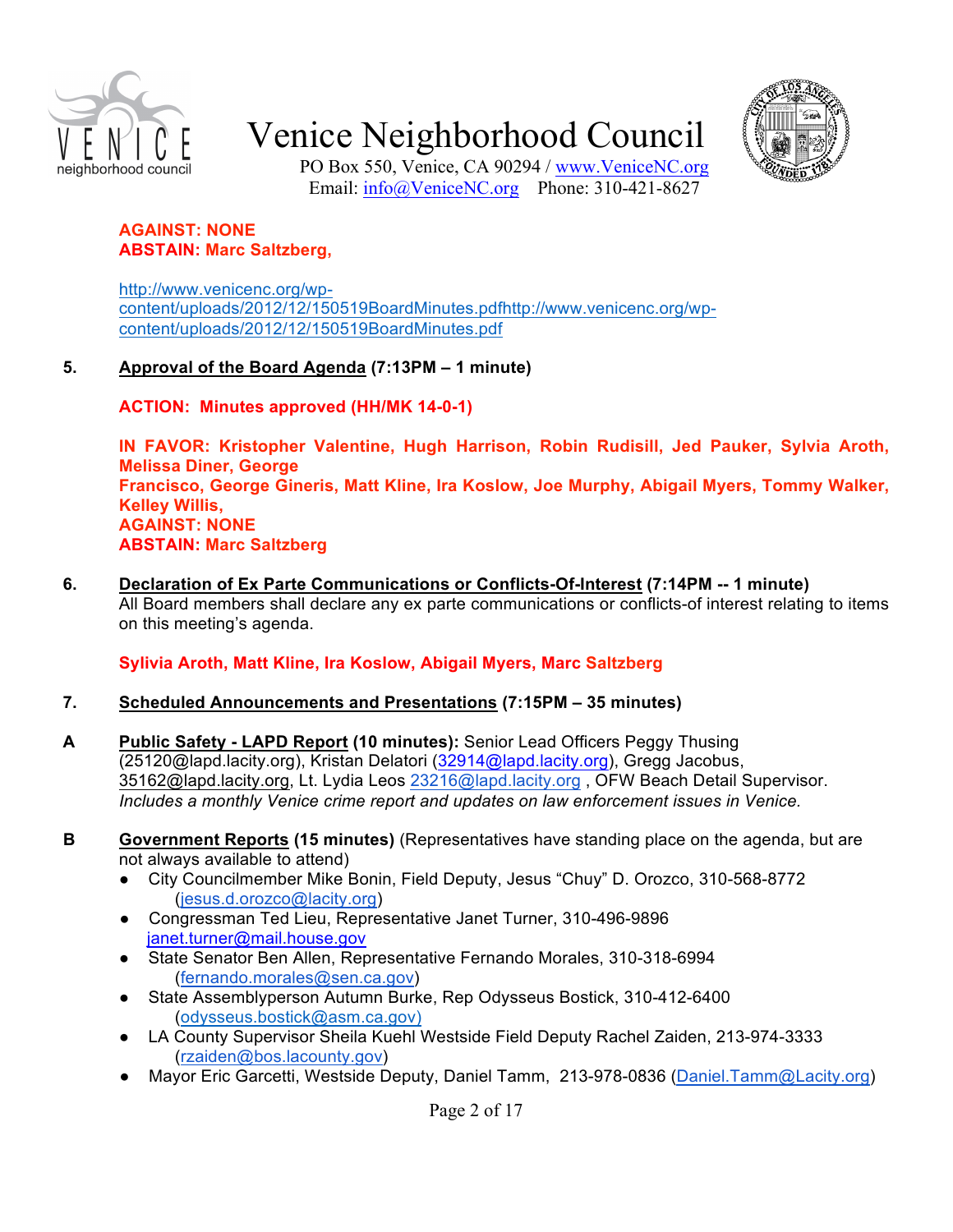



PO Box 550, Venice, CA 90294 / www.VeniceNC.org Email: info@VeniceNC.org Phone: 310-421-8627

Eiiah Cooper – Oakwood Rec Park Director, 310-452-7479 (ejiah.cooper@lacity.org)

#### **C VNC Announcements (5 Minutes)**

- President Mike Newhouse (President@VeniceNC.org)
- Vice President Marc Saltzberg (VicePresident@VeniceNC.org)
- Secretary Agenda Request reminder (secretary@venicenc.org)
- Budget Representatives Hugh Harrison, George Francisco Report of the LA City Budget Day and Budget Survey
- Rules and Elections Chair Ira Koslow Changes to VNC committees that require bylaws changes as requested by Committee Chairs will not take effect until the current EmpowerLA bylaws moratorium is lifted following the elections.
- Westside Regional Alliance of Councils- Mike Newhouse, WRAC President, Marc Saltzberg, VNC Representatives. (Chair@westsidecouncils.org),
- Los Angeles Neighborhood Council Coalition (LANCC) Ivan Spiegel (Parliamentarian@VeniceNC.org)
- VNC Representative to DWP: Dede Audet
- Venice Chamber Of Commerce: Catherine Chevalier, President (Catherine@notmaurice.com)
- **D The VNC BBQ and Picnic is on August 8 at Oakwood Recreation Center from noon to 4 PM (5 minutes)** (BBQ Committee)

#### **8. General Consent Calendar (7:50PM -- 1 minute)**

*[All agenda items on the Consent Calendar will pass when the Consent Calendar is approved. No discussion or Public Comment is allowed on any item. Items may be removed by any board member or stakeholder. Removed items will go to the end of the agenda and be treated as regular agenda items with discussion and public comment.]*

#### **A Oppose AB 744 Limiting Local Govt. Auth. Over Parking for SB 1818 Density Bonus Projects** (Marc Saltzberg, on behalf of WRAC) (vicepresident@venicenc.org) **[EXHIBIT]**

**MOTION:** The Venice Neighborhood Council recommends that the City Of Los Angeles oppose AB 744 which limits local government authority over parking for SB 1818 Density Bonus Projects and requests Councilmembers Mike Bonin and Paul Koretz to introduce a resolution to that effect. AB 744 would prohibit, at the request of the developer, imposition of a vehicular parking ratio in excess of 0.5 spaces per bedroom on a development receiving density bonuses under SB 1818 that includes the maximum percentage of low- and very low income units, and is located within one-half mile of a major transit stop, and there is unobstructed access to the transit stop from the development. The bill would also prohibit, at the request of the developer, imposition of a vehicular parking ratio in excess of specified amounts per unit on a development that consists solely of units with an affordable housing cost to lower income households, as specified, if the development is within one-half mile of a major transit stop and there is unobstructed access to the transit stop from the development, is a for-rent housing development for individuals that are 62 years of age or older, or is a special needs housing development, as those terms are defined.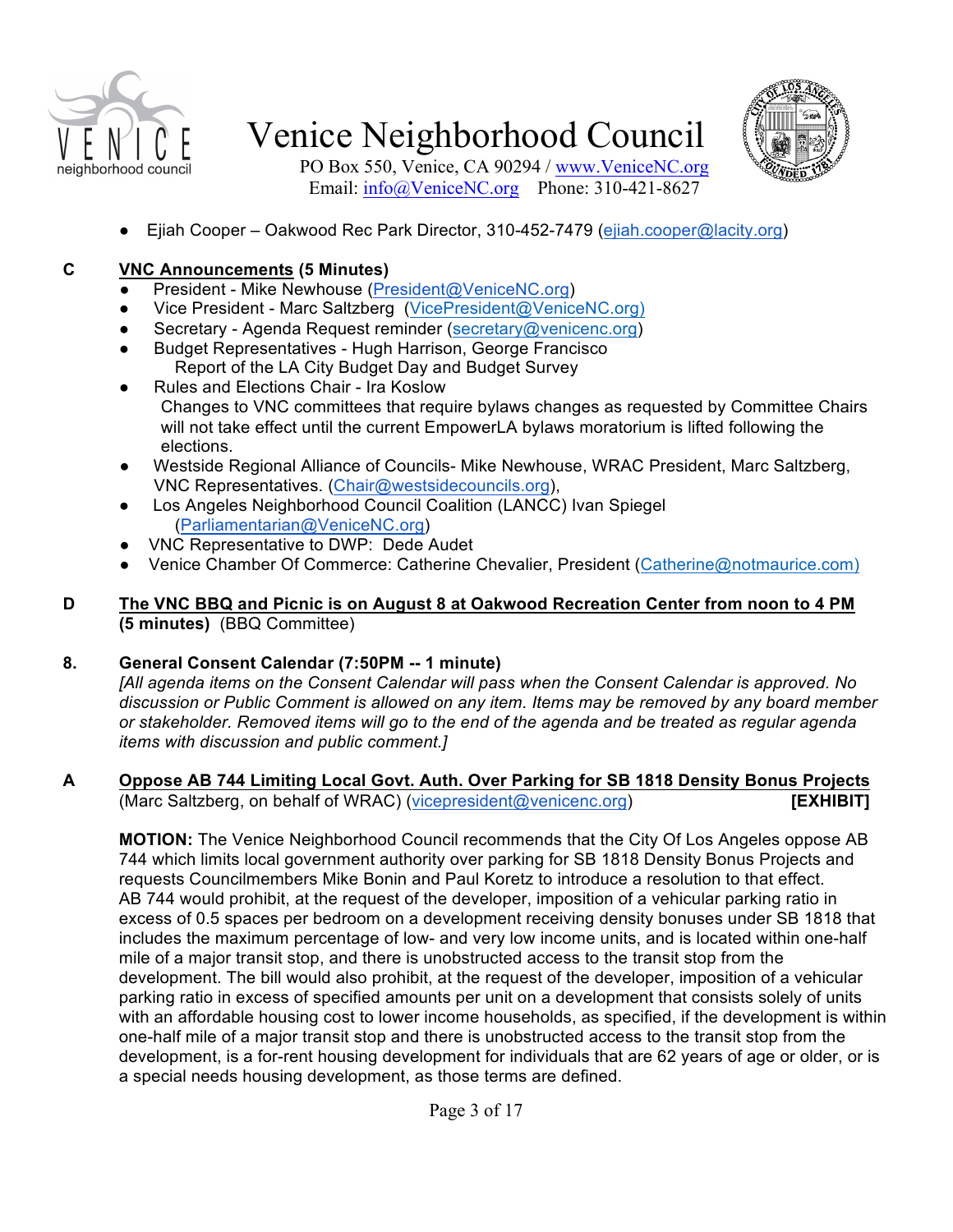



PO Box 550, Venice, CA 90294 / www.VeniceNC.org Email: info@VeniceNC.org Phone: 310-421-8627

#### **ACTION: Pulled from Consent Calendar**

#### **B Oppose AB 1373 Outdoor Advertising: the City of Los Angeles** (Marc Saltzberg, on behalf of WRAC) (vicepresident@venicenc.org)

**MOTION:** The Venice Neighborhood Council recommends that the City of Los Angeles oppose AB 1373 (Outdoor Advertising, the City of Los Angeles, Exempting 40 Square Blocks of Downtown LA From the CA Outdoor Advertising Act) and requests that Councilmembers Mike Bonin and Paul Koretz introduce a resolution to that effect.

The Outdoor Advertising Sign Act provides for the regulation by the Department of Transportation of advertising displays, as defined, within the view of public highways. The act exempts from certain of its provisions advertising displays that advertise the business conducted or services rendered or goods produced or sold in the property upon which the display is placed as specified. This bill would exempt from those provisions of the act advertising displays located in a specific geographic area in the City of Los Angeles if those displays meet specified conditions and requirements, including the adoption of, and compliance with, an ordinance by the City of Los Angeles. The bill would impose certain conditions if the advertising display authorized by this bill is a message center display… The bill would make the City of Los Angeles primarily responsible for ensuring that display remains in compliance with the city ordinance and the bills requirements, and would require the city to indemnify and hold the department harmless if the city fails to do so. This bill would also make findings and declarations as to the need for a special statutes relating to the City of Los Angeles. http://banbillboardblight.org/coming-soon-more-freeway-advertising-signs-in-downtown-l-a/

#### **C CIS in Support of CF14-0268-S5, Ellis Act Controls** (Marc Saltzberg)(vicepresident@venicenc.org)

**MOTION:** The Venice Neighborhood Council hereby files the following Community Impact Statement in support of CF14-0268-S5 which calls for:

… the City Council [to] instruct the Housing and Community Investment Department (HCID), in conjunction with the Department of Building and Safety (LADBS), and the Planning Department develop a process to require a clearance from HCID for building permits for major construction, alteration, and addition to, or demolition of properties subject to the Rent Stabilization Ordinance… [and] that the HCID, in conjunction with the LADBS and Planning Department, be instructed to report on the inventory of RSO units removed through the Ellis process, and additional recommendations to strengthen enforcement, maximize preservation of the rent-stabilized housing stock, and eliminate any other "loopholes" that result in the loss of rent-stabilized units or denial of tenant protections under the Ellis provisions of the RSO.

According to a 2014 UCLA study "Los Angeles is now the least affordable rental market in the country, based on the portion of a renters' income that goes to pay rent.". More recently, stories about the use (and abuse) of the Ellis Act to evict tenants from RSO units have emerged.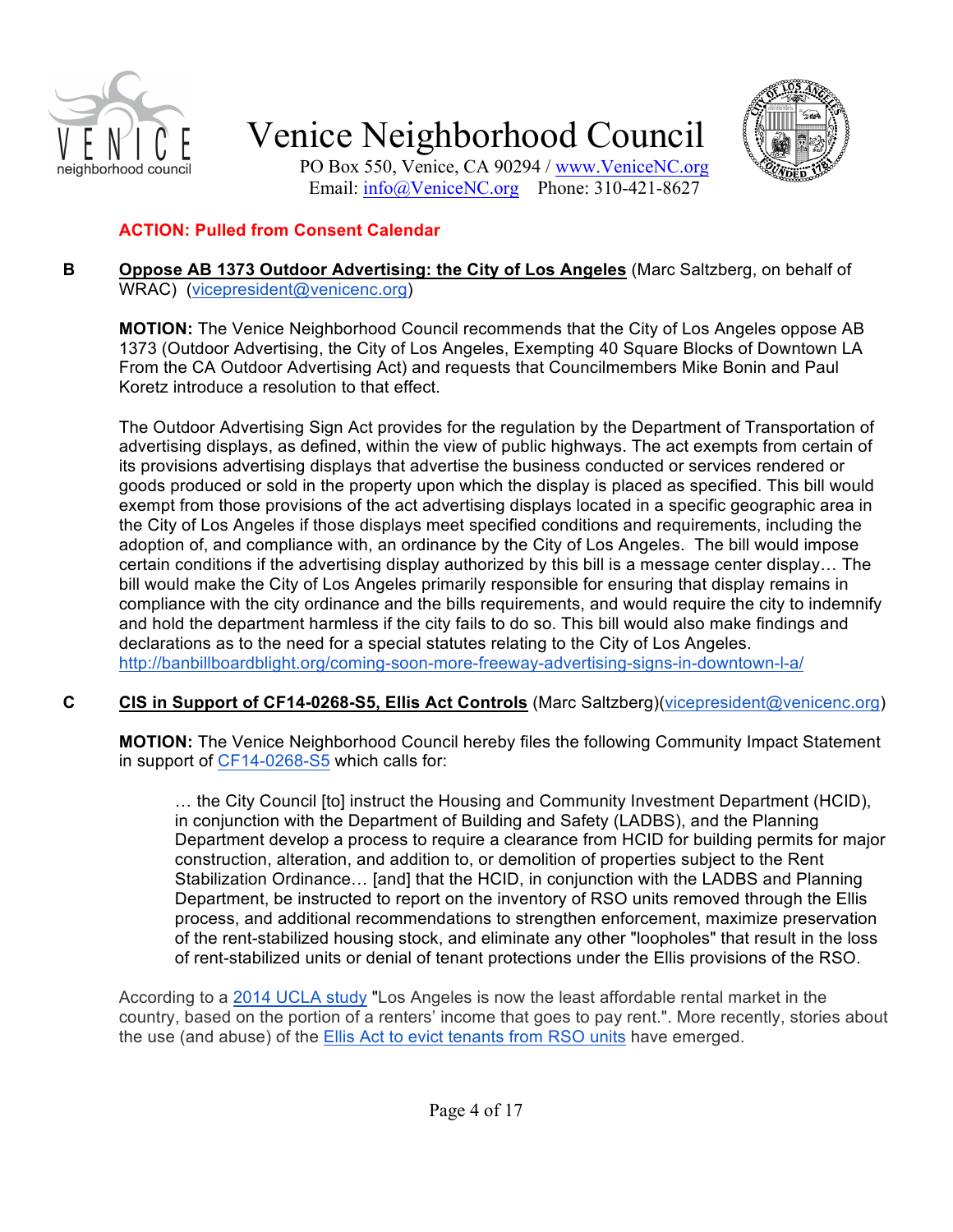



PO Box 550, Venice, CA 90294 / www.VeniceNC.org Email: info@VeniceNC.org Phone: 310-421-8627

The problem and short term response comes into greater focus with this motion from Cedillo (seconded by Bonin) and endorsed by Mayor Garcetti. The VNC believes it is imperative that Los Angeles not lose additional rental housing stock thru overly-aggressive and sometimes illegal exercise of the Ellis Act and therefore support CF14-0268-S5

#### **D Single Bollard Install** (Melissa Diner on behalf of OFW) (melissa.diner@venicenc.org)

**MOTION:** Whereas the Ocean Front Walk is a pedestrian only street where cars are prohibited and for the safety of humanity as a whole,

Therefore, the Venice Neighborhood Council supports the installment of a bollard of the south end of the Rose Ave Parking lot and the entrance of the bike path which in its present condition allows for cars to enter the bike path. RECOMMENDED BY OFW COMMITTEE 7-0 -1

#### **E Noise and Sound Ordinance Enforcement** (Melissa Diner on behalf of OFW) (melissa.diner@venicenc.org)

**MOTION:** The Venice Neighborhood Council shall send a letter to Councilman Mike Bonin's office and the LAPD strongly urging them enforce all city noise and sound ordinances on Ocean Front Walk. RECOMMENDED BY OFW 7-0-1 **ACTION: Pulled from Consent Calendar**

#### **F Prohibition of the Possession of High-Capacity Ammunition Magazines** (Marc Saltzberg)

**MOTION:** The VNC Board shall submit a Community Impact Statement in support of City Council File 13-0068, asking for a report from the City Attorney, the Chief Legislative Analyst and the Police Department on the feasibility, effectiveness and benefits of an ordinance to prohibit the possession of high-capacity ammunition magazines within the City of Los Angeles.

#### **G Storage or Disablement of Firearms** (Marc Saltzberg)

**MOTION:** The Venice Neighborhood shall submit a Community Impact Statement in support of City Council File 14-1553, instructing the City Attorney to prepare an ordinance requiring gun owners to either store their firearms in a locked container or disable it with a trigger lock when not in use, modeled after the City of San Francisco's ordinance.

#### **ACTION: Items A and E pulled. Consent calendar approved (HH/MK 14-0-1)**

**IN FAVOR: Kristopher Valentine, Hugh Harrison, Robin Rudisill, Jed Pauker, Sylvia Aroth, Melissa Diner, George Francisco, George Gineris, Matt Kline, Ira Koslow, Joe Murphy, Abigail Myers, Tommy Walker, Kelley Willis, AGAINST: NONE ABSTAIN: Marc Saltzberg,**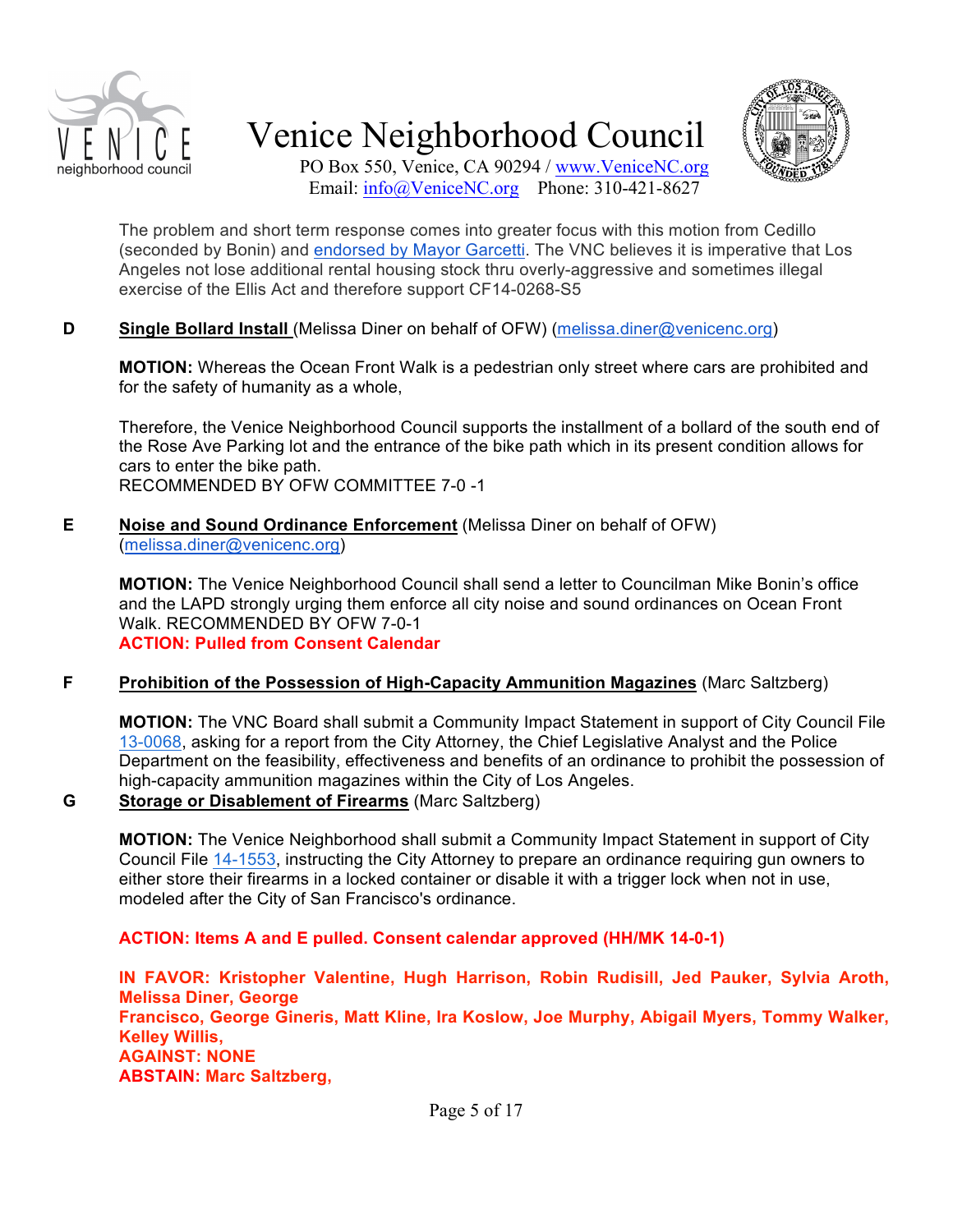



PO Box 550, Venice, CA 90294 / www.VeniceNC.org Email: info@VeniceNC.org Phone: 310-421-8627

#### **9. Land Use and Planning Committee (LUPC) Consent Calendar (7:51 PM -- 1 minute)**

*[All agenda items on the Land Use and Planning Committee (LUPC) Consent Calendar will pass when the LUPC Consent Calendar is approved. No discussion or Public Comment is allowed on any item. Items may be removed by any Board member or Stakeholder. Removed items will go to the end of agenda item 11. Land Use and Planning Committee and will be treated as regular LUPC agenda items, with discussion and public comment.]*

**A Motion to amend: 10 Washington Blvd ("The Venice Whaler" restaurant expansion),** Marina Peninsula Subarea, C4-1 zone, Land Use Plan designation: Community Commercial, Dual Permit Jurisdiction Coastal Zone (aka "Appealable Area" post LCP) APCW-2014-4703-SPE-SPP-PAB-PAD-CDP and ENV-2014-4704-MND http://www.venicenc.org/10-washington-blvd-the-venice-whaler/ CITY HEARING NOT YET SCHEDULED

Project Description: To permit the use and maintenance of an existing 754 sq ft patio service area operating in conjunction with an existing restaurant, including:

- a) A Specific Plan Exception (SPE) from VCZSP Section 13.D to permit zero (0) on-site parking spaces in lieu of the 28 required parking spaces;
- b) A VCZSP project compliance permit (SPP);
- c) A determination of a "Deemed-to-be-Approved" conditional use status as per LAMC 12.24-L (PAD) for the sale of a full line of alcoholic beverages in conjunction with an existing 3,096 sq ft 2-story restaurant accommodating 214 patrons and having interior hours of operation from 6 a.m. to 2 a.m. daily, currently selling a full line of alcoholic beverages;
- d) An Approval of Plans as per LAMC 12.24-M (PAB) to allow the sale and dispensing of a full line of alcoholic beverages for on-site consumption on an existing 754 sq ft (24%) patio having 36 patron seats and hours of operation from 6 a.m. to 2 a.m. daily, in conjunction with a "Deemed-to-be-Approved" 3,096 sq ft 2-story restaurant accommodating 214 patrons and having interior hours of operation from 6 a.m. to 2 a.m. daily, currently selling a full line of alcoholic beverages;

e) A Coastal Development Permit, in the dual permit jurisdiction coastal zone

Applicant: Dafne Gokcen / LUPC Staff: Ramsey Daham & Robin Rudisill

**MOTION:** The VNC Board recommends a modification to the 10 Washington Blvd ("The Venice Whaler") original, May 19, 2015, VNC Board Motion recommending approval of the project\*, to correct the number of required parking spaces to be 28 parking spaces in the SPE parking exception clause of the Project Description

RECOMMENDED BY LUPC 7/7/15 by a vote of 4-1-1

Original motion may be found at: http://www.venicenc.org/wpcontent/uploads/2012/12/150519BoardAgendaRevised.pdf **ACTION: Pulled from consent calendar. Moved to end of LUPC agenda.**

#### **Erin Darling arrived.**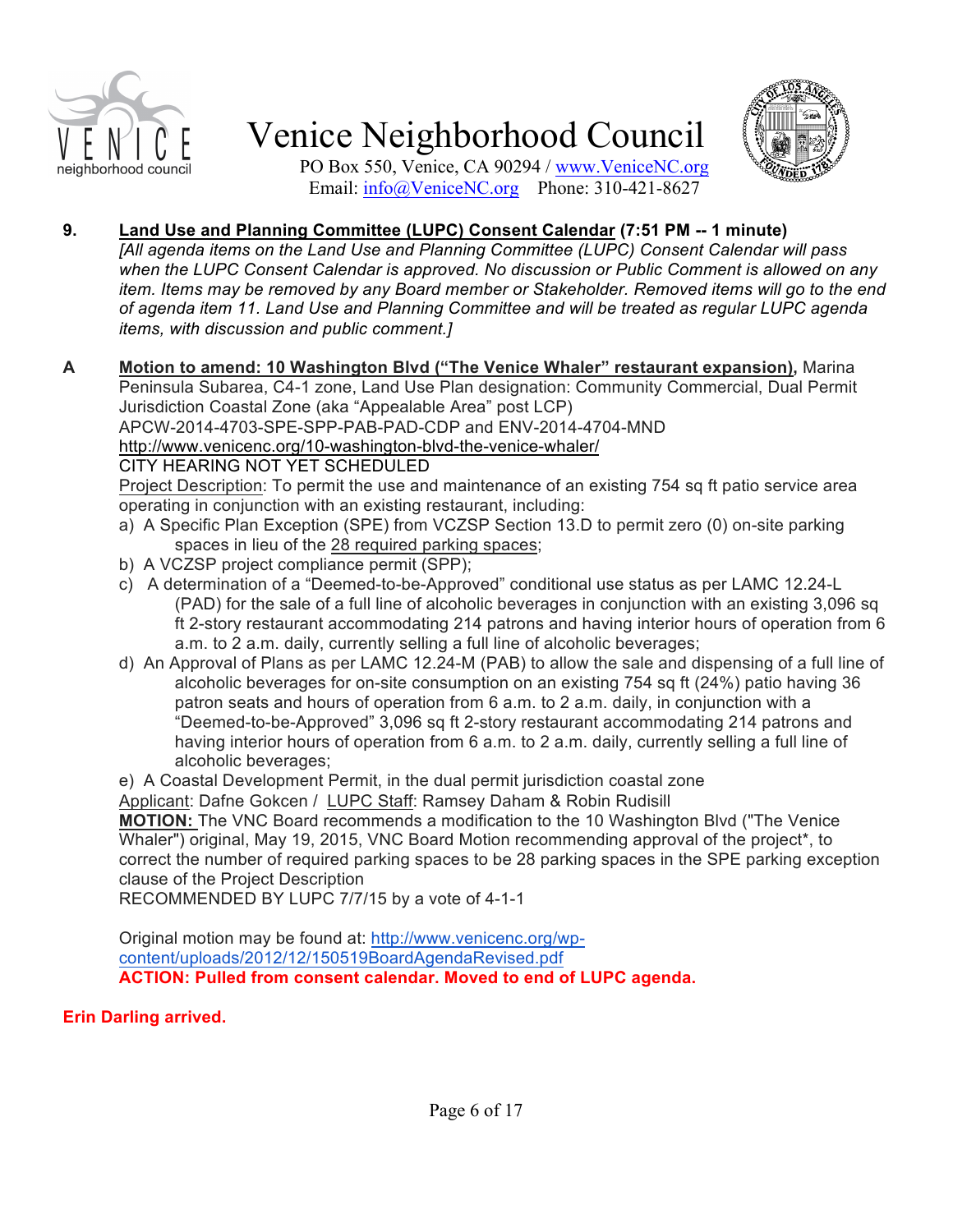



PO Box 550, Venice, CA 90294 / www.VeniceNC.org Email: info@VeniceNC.org Phone: 310-421-8627

#### **10. Approval Of 2015-2016 Community Improvement Projects (7:52 PM -- 30 minutes)** (Marc Saltzberg on behalf of the Neighborhood Committee VicePresident@venicenc.org)

**MOTION:** The VNC Board approves the following Community Improvement Projects (CIP) and budgets for the 2015-2016 Fiscal Year as ranked by the Neighborhood Committee:

| <b>Rank</b>    | <b>Project Name</b>                                             | <b>Applying Organization or</b><br><b>Stakeholder</b> | Neighborhood<br><b>Committee</b><br><b>Recommended Budget</b> |
|----------------|-----------------------------------------------------------------|-------------------------------------------------------|---------------------------------------------------------------|
| 1              | <b>Centennial Park Rejuvenation</b>                             | <b>Centennial Park</b><br><b>Rejuvenation Mavens</b>  | \$3,750                                                       |
| $\overline{2}$ | Doccupy Film Series                                             | <b>Occupy Venice</b>                                  | \$1,000                                                       |
| 3              | <b>Abbot Kinney Triangle Neighborhood</b><br><b>Watch Signs</b> | AK Triangle Neighborhood<br>Watch                     | \$2,250                                                       |
| $\overline{4}$ | <b>Community Healing Project</b>                                | Mildred Kursh Foundation                              | \$2,200                                                       |
| 5              | Tree Trimming at Venice Beach Post<br>Office                    | Venice Stakeholders<br>Association                    | \$5,000                                                       |
| 6              | <b>Pocket Potty Project</b>                                     | Deborah Lashever                                      | \$1,000                                                       |
| 7              | Green Art Event                                                 | Venice Art Crawl                                      | \$5,000                                                       |
| 8              | <b>Share Change Service Learning</b><br>Program                 | Share Change                                          | \$1,612                                                       |
| 9              | Veteran's Wall Restoration &<br><b>Beautification</b>           | Venice Chamber of<br>Commerce                         | \$3,750                                                       |
| 10             | <b>Operation Alley Cleanup</b>                                  | <b>Various Residents</b>                              | - 0 -                                                         |

Rankings were determined according to the eight criteria which can be found on Page D at: 2015 CIP Application Guidelines. The recommended budget is based on the amount requested in the project application, City of Los Angeles regulations, and the 2015 Application Guidelines.

**PUBLIC COMMENT: Lydia Ponce, Barbara Lonsdale, Yolanda Gonzalez, Irv Katz, Ivonne Guzman**

**ACTION: Amendment: In lieu of ranking, move item #3 and #5 to the bottom. Move #8 before #7 approved (IK/GG 9-6-1).**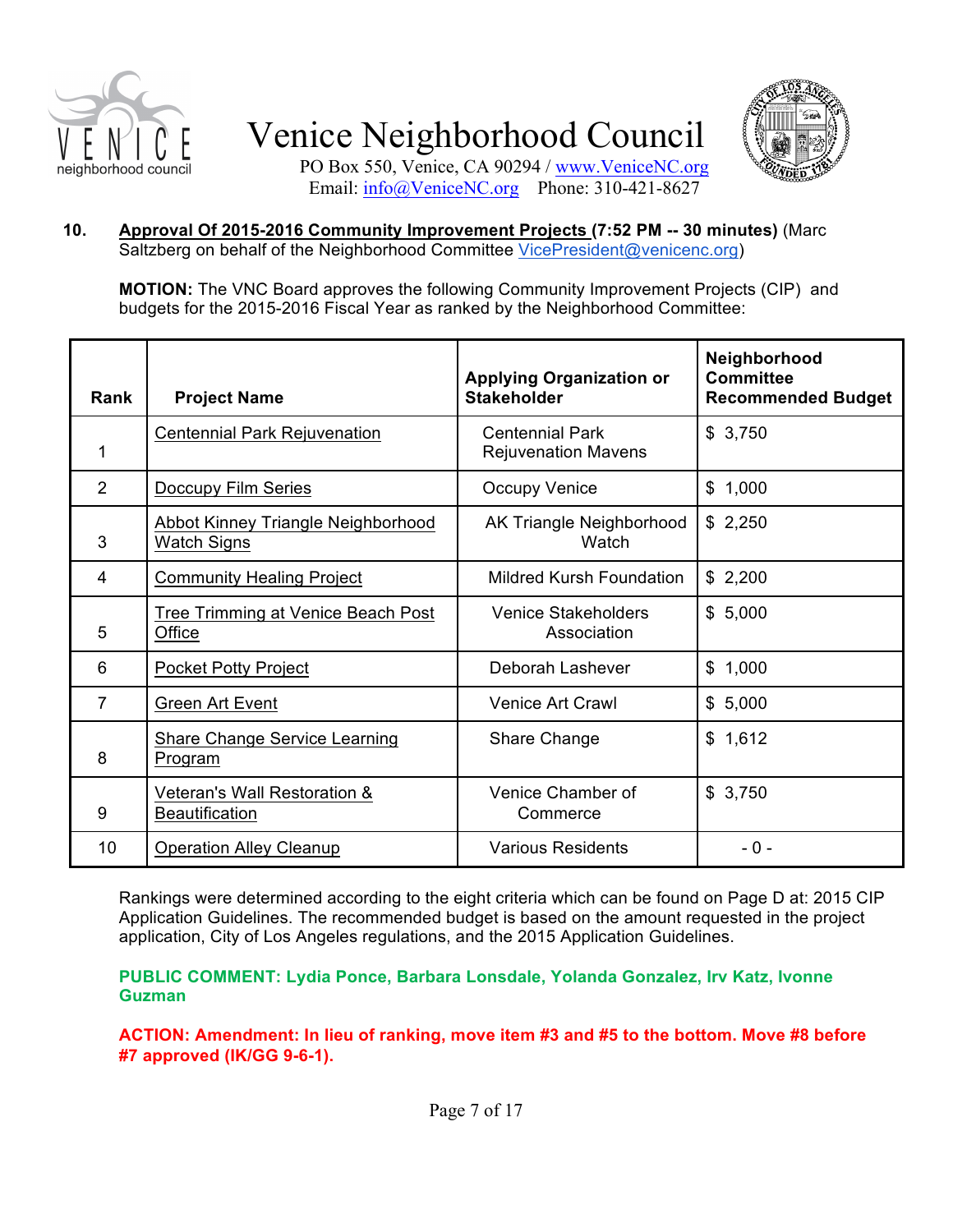



PO Box 550, Venice, CA 90294 / www.VeniceNC.org Email: info@VeniceNC.org Phone: 310-421-8627

**IN FAVOR: Robin Rudisill, Jed Pauker, Sylvia Aroth, Erin Darling, George Gineris, Ira Koslow, Eduardo Manilla, Tommy Walker, Kelley Willis, AGAINST: Marc Saltzberg, Kristopher Valentine, Melissa Diner, Matt Kline, Joe Murphy, Abigail Myers, ABSTAIN: Hugh Harrison**

**Amendment: Item 6 budget changed to \$2000 (SA/AM 7-5-3)**

**IN FAVOR: Sylvia Aroth, Erin Darling, George Gineris, Ira Koslow, Abigail Myers, Tommy Walker, Kelley Willis,**

**AGAINST: Marc Saltzberg, Kristopher Valentine, Melissa Diner, Eduardo Manilla, Joe Murphy, ABSTAIN: Hugh Harrison, Robin Rudisill, Jed Pauker,**

#### **NEW RANKING:**

CIP APPLICATIONS - as Ranked & Funded by VNC Board - Board's Decision

| Ran<br>k       | <b>Applicant</b>                                 | <b>Project Name</b>                                                        | City $/$<br><b>VNC</b><br><b>Allwd</b> | <b>VNC Funding</b> | <b>CIP</b><br><b>Budget</b><br><b>Balance</b> | Project<br><b>Funding</b> |
|----------------|--------------------------------------------------|----------------------------------------------------------------------------|----------------------------------------|--------------------|-----------------------------------------------|---------------------------|
|                |                                                  |                                                                            | <b>Funding</b>                         | 2016 CIP Budget:   | \$13,000                                      |                           |
| 1              | <b>Centennial Park</b><br>Rejuvenation<br>Mavens | <b>Centennial Park</b><br><b>Rejuvenation</b>                              | 3750                                   | 3750               | \$13,000                                      | \$3,750                   |
| $\overline{2}$ | Occupy Venice                                    | <b>Doccupy Film Series</b>                                                 | 2500                                   | 1000               | \$9,250                                       | 1,000<br>$\mathbb{S}$     |
| 3              | <b>Mildred Kursh</b><br>Foundation               | <b>Community Healing</b><br>Project                                        | 2200                                   | 2200               | \$8,250                                       | \$2,200                   |
| 4              | Deborah<br>Lashever                              | <b>Pocket Potty Project</b>                                                | 5000                                   | 2000               | \$6,050                                       | \$2,000                   |
| 5              | Share Change                                     | <b>Share Change Service</b><br><b>Learning Program</b>                     | 1612                                   | 1612               | \$4,050                                       | \$1,612                   |
| 6              | Venice Art Crawl                                 | <b>Green Art Event</b>                                                     | 4120                                   | 5000               | \$2,438                                       | \$2,438                   |
| $\overline{7}$ | Venice Chamber<br>of Commerce                    | <b>Veteran's Wall</b><br><b>Restoration &amp;</b><br><b>Beautification</b> | 3750                                   | 3750               | \$0                                           | \$                        |
| 8              | Various<br><b>Residents</b>                      | <b>Operation Alley</b><br>Cleanup                                          | 5000                                   | 0                  | \$0                                           | \$                        |
| 9              | <b>AK Triangle</b><br>Neighborhood<br>Watch      | <b>Abbot Kinney Triangle</b><br><b>Neighborhood Watch</b><br><b>Signs</b>  | 4484                                   | 2250               | \$0                                           | \$                        |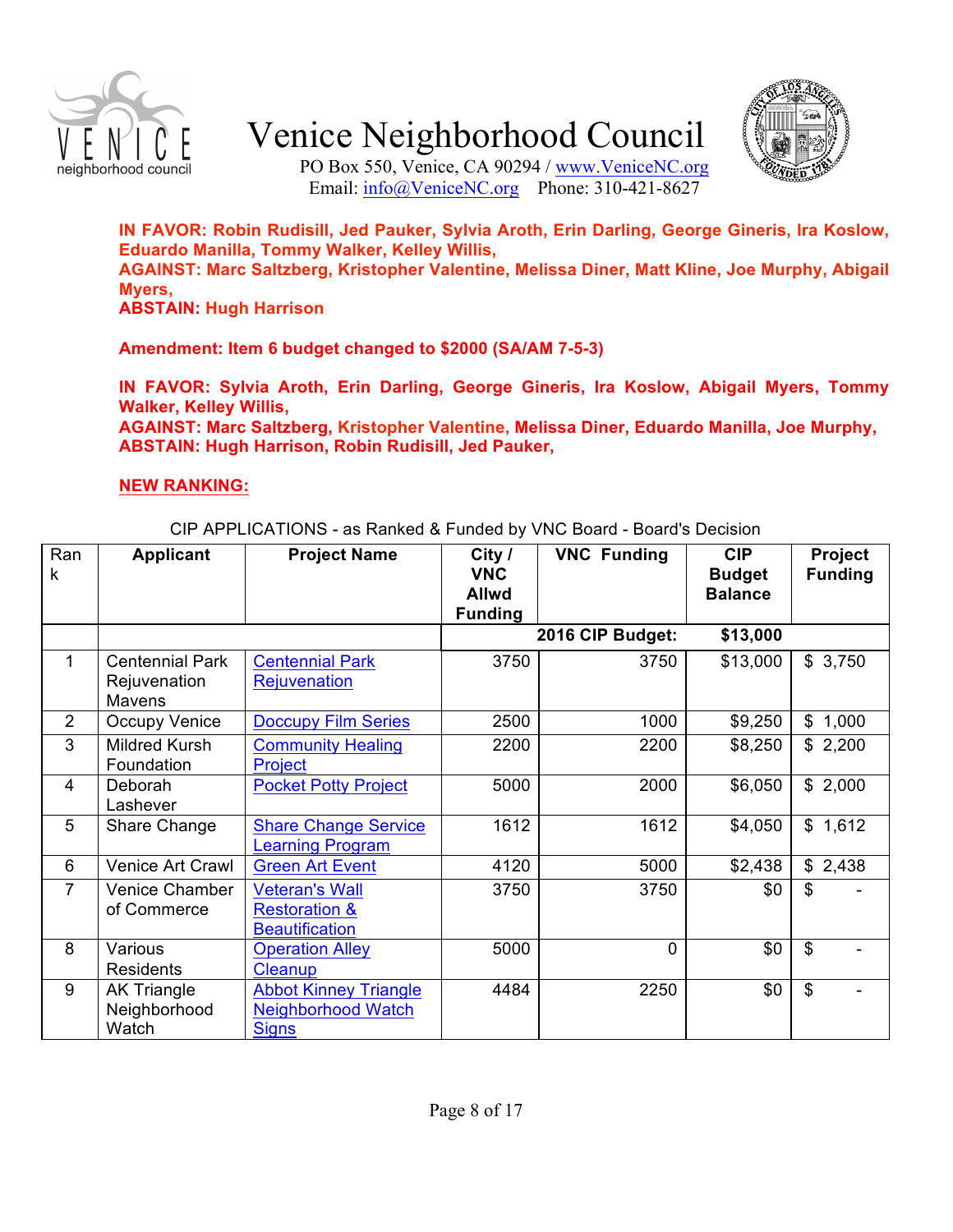



PO Box 550, Venice, CA 90294 / www.VeniceNC.org Email: info@VeniceNC.org Phone: 310-421-8627

| 10 | venice              | I rimming at<br>'ree | 5000 | 5000 | \$0 | w | $\overline{\phantom{a}}$ |
|----|---------------------|----------------------|------|------|-----|---|--------------------------|
|    | <b>Stakeholders</b> | Venice Beach Post    |      |      |     |   |                          |
|    | Associations        | <b>Office</b>        |      |      |     |   |                          |

**Amended Ranking & Funding approved (MS/MD 12-3-1).**

**IN FAVOR: Robin Rudisill, Jed Pauker, Sylvia Aroth, Erin Darling, George Gineris, Matt Kline, Ira Koslow, Eduardo Manilla, Joe Murphy, Abigail Myers, Tommy Walker, Kelley Willis, AGAINST: Marc Saltzberg, Kristopher Valentine, Melissa Diner ABSTAIN: Hugh Harrison**

- **11. Announcements & Public Comment on items not on the Agenda (8:22PM -- 10 minutes)** *[No more than 1 minute per person – no Board member announcements permitted]* **Lydia Ponce, Sunny B, Matthew Beltran, Irv Katz, Carolyn Rios, Yolanda Gonzalez, Judy Goldman, Elizabeth Wright, Steve Freedman, Jared Ben Noah**
- **12. Old Business (8:32 PM -- 10 minutes)** *[Discussion and possible action]*

#### **A Reappoint Ad Hoc Committees** (Ivan Spiegel (parliamentarian@venicenc.org)

*Each Committee Chair will have one minute to speak to the Board about their Committee.*

**MOTION:** The VNC Board shall reappoint the following Ad Hoc Committees until the seating of the next Board following the 2016 elections:

Environmental Communications Discussion Forum **Business** Mass/Scale Character Parking/Transportation Public Safety Santa Monica Airport

#### **ACTION: Ad Hoc Committees renewed (MS/KV 14-0-2)**

**IN FAVOR: Kristopher Valentine, Hugh Harrison, Robin Rudisill, Jed Pauker, Sylvia Aroth, Erin Darling, Melissa Diner, Matt Kline, Ira Koslow, Eduardo Manilla, Joe Murphy, Abigail Myers, Tommy Walker, Kelley Willis, AGAINST: NONE ABSTAIN: Marc Saltzberg, George Gineris**

**Tommy Walker and Joe Murphy left.**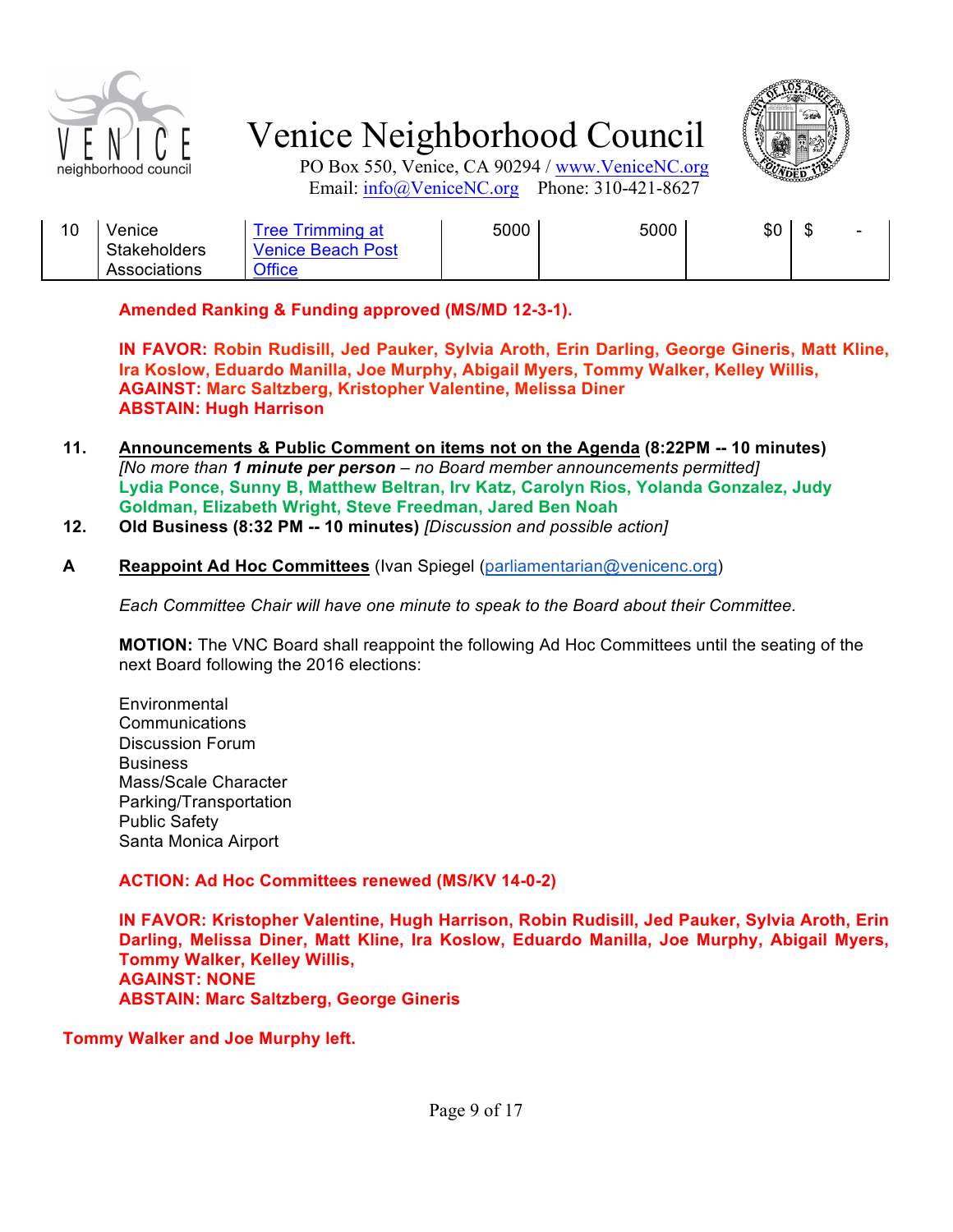



PO Box 550, Venice, CA 90294 / www.VeniceNC.org Email: info@VeniceNC.org Phone: 310-421-8627

- **13. LUPC (8:42PM – 70 minutes)** Robin Rudisill on behalf of LUPC, (Chair-lupc@VeniceNC.org) *[Discussion and possible action]*
- **A 1712, 1712 1/2 & 1712 3/4 Washington Way (2-lot small lot subdivision), (20 minutes)** Southeast Venice Subarea, RD1.5-1-0 zone, Land Use Plan designation: Multiple Family Residential--Low Medium II ZA-2014-1728-CDP-ZAA-MEL and AA-2014-1730-PMLA-SL and ENV-2014-1729-MND http://www.venicenc.org/1712-washington-way/

CITY HEARING NOT YET SCHEDULED

Project Description: Preliminary parcel map to create a 2-lot small lot subdivision, Mello determination, CDP, and Zoning Administrator Adjustment request to permit a 10' front yard for 1712 and a 6' front yard at the  $2^{nd}$  floor line for the Mildred setback, both in lieu of the required 15' front yard set back; and request to permit a 4' side yard in lieu of the required 5', and MND.

Applicant: Alon Zakoot / LUPC Staff: Mehrnoosh Mojallali & Robin Rudisill

**MOTION:** The VNC Board recommends denial of the project, on the grounds that:

- 1. There is insufficient evidence that the project is Mello Act compliant
- 2. There is no evidence that the tenants were informed of their Mello Act-related rights
- 3. There is no evidence that Replacement Affordable units were correctly determined
- 4. The project is inconsistent with the Mass, Scale and Character of the Community, in terms of over 100% density on the lot (FAR of >1.0) vs. the rest of the block, which averages approximately 37%, and as of the 30 homes on the block, < 20% (6) are multi-story homes

RECOMMENDED BY LUPC on 7/7/15 by a vote of 5-0-2

#### **PUBLIC COMMENT: Lydia Ponce**

**ACTION: Motion to deny project approved (RR/JP 13-0-1).**

**IN FAVOR: Kristopher Valentine, Hugh Harrison, Robin Rudisill, Jed Pauker, Sylvia Aroth, Erin Darling, Melissa Diner, George Gineris, Matt Kline, Ira Koslow, Eduardo Manilla, Abigail Myers, Kelley Willis AGAINST: NONE ABSTAIN: Marc Saltzberg**

**B 425 Rose Ave (change of use from restaurant and market/deli to restaurant with beer & wine), (20 minutes)** Oakwood Subarea, C4-1 zone, Land Use Plan designation: Community Commercial Area of Special Interest--Oakwood Community Commercial Area (Rose Avenue between 4th and 7th Avenues, to be used for residential, neighborhood retail and services, personal services, and small scale businesses oriented to the local community)

ZA-2014-1877-CDP-CUB-SPP and ENV-2014-1878-MND

http://www.venicenc.org/425-rose-ave/

CITY HEARING TOOK PLACE ON APRIL 23, 2015, City determination held open by ZA for VNC advisement for July 21, 2015 VNC Board meeting vote on project recommendation.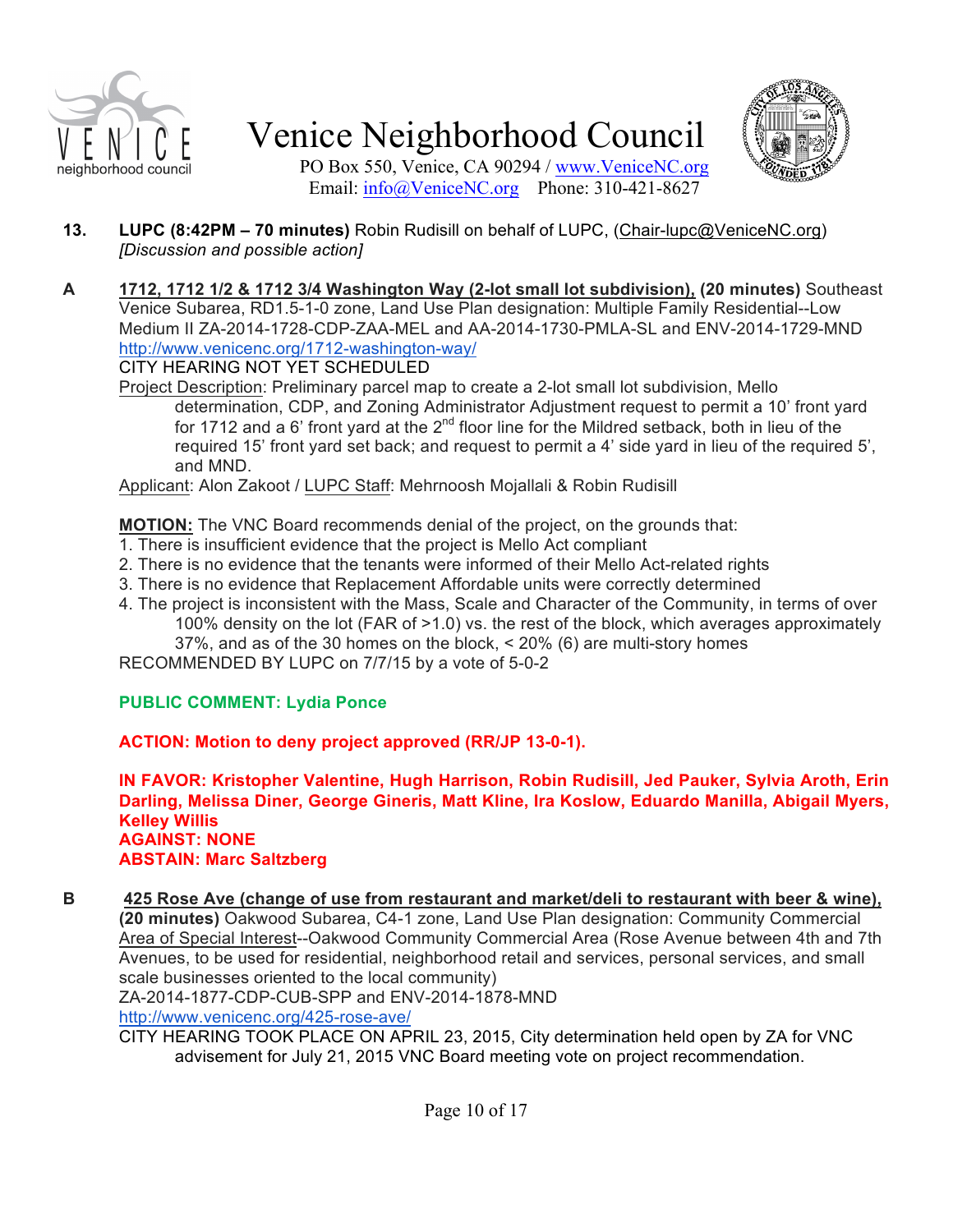



PO Box 550, Venice, CA 90294 / www.VeniceNC.org Email: info@VeniceNC.org Phone: 310-421-8627

Project Description: CDP & SPP (VCZSP compliance permit) for change of use from existing 2,696 sq ft restaurant & market/deli to a 2,306 sq ft restaurant with accessory retail (of less than 10% annual gross revenues) and a new 410 sq ft outdoor covered patio dining area, with an increase in seating from 38 interior seats to 48 interior seats & 24 outdoor patio seats, on a 6,294 sq ft lot, with 18 on-site parking spaces, comprised of 11 spaces existing, 4 spaces grandfathered, and 16 bicycle stalls (equivalent to 4 car parking spaces as per Bicycle ordinance); and CUB for sale and dispensing of beer and wine for on-site consumption in conjunction with a new, 72-seat restaurant operating according to the Operating Procedures dated July 6, 2015 (found at link above). Hours of operation are 10 am to 11 pm Sunday through Thursday, and 10 am to 12 am Friday & Saturday. Patio service will stop no later than 10 pm on weeknights and 11 pm Friday & Saturday.

Applicant: Bruce Horowitz / LUPC Staff: Maury Ruano

**MOTION:** The VNC Board recommends approval of the proposed restaurant, as per the modified Project Description (above), and Applicant will provide a written Parking and Traffic document once the project is implemented, in order to work with the Neighborhood to assess the parking and traffic. RECOMMENDED BY LUPC on 7/7/15 by a vote of 4-3-0

#### **PUBLIC COMMENT:**

**For: Owner of 425 Rose, Liz Levy, Dina Shulman, Tamara Harrell, Fumi Kimura, Isreal Martinez, Amber Fisher, Judy Goldman, Patrick Gorgen,**

**Against: Irv Katz, Lydia Ponce, Deborah Lashever, William & Lenore Marquez, Ravi Shah, Holly Mosher, Tyrus Wilson, William Beinbrink, Bud Gilson, Nancy Camarena, Curtis Hoekzema, Ivvone Guzman, Jared ben Noah**

**Amendment: Approval contingent on applicant providing Parking and Traffic document fails (RR/KW 4-8-1).**

**IN FAVOR: Robin Rudisill, Erin Darling, George Gineris, Kelley Willis, AGAINST: Kristopher Valentine, Hugh Harrison, Jed Pauker, Sylvia Aroth, Melissa Diner, Matt Kline, Ira Koslow, Abigail Myers ABSTAIN: Marc Saltzberg RECUSED: Eduardo Manilla**

**ACTION: Motion approved (RR/AM 7-4-2).**

**IN FAVOR: Kristopher Valentine, Hugh Harrison, Sylvia Aroth, Melissa Diner, Matt Kline, Ira Koslow, Abigail Myers, AGAINST: Jed Pauker, Erin Darling, George Gineris, Kelley Willis, ABSTAIN: Marc Saltzberg, Robin Rudisill, RECUSED: Eduardo Manilla**

**C 731 Oxford Ave (lot line adjustment & new SFD), (15 minutes)** Oxford Triangle Subarea, R1-1 zone, Land Use Plan designation: Single-Family Dwelling – Low Density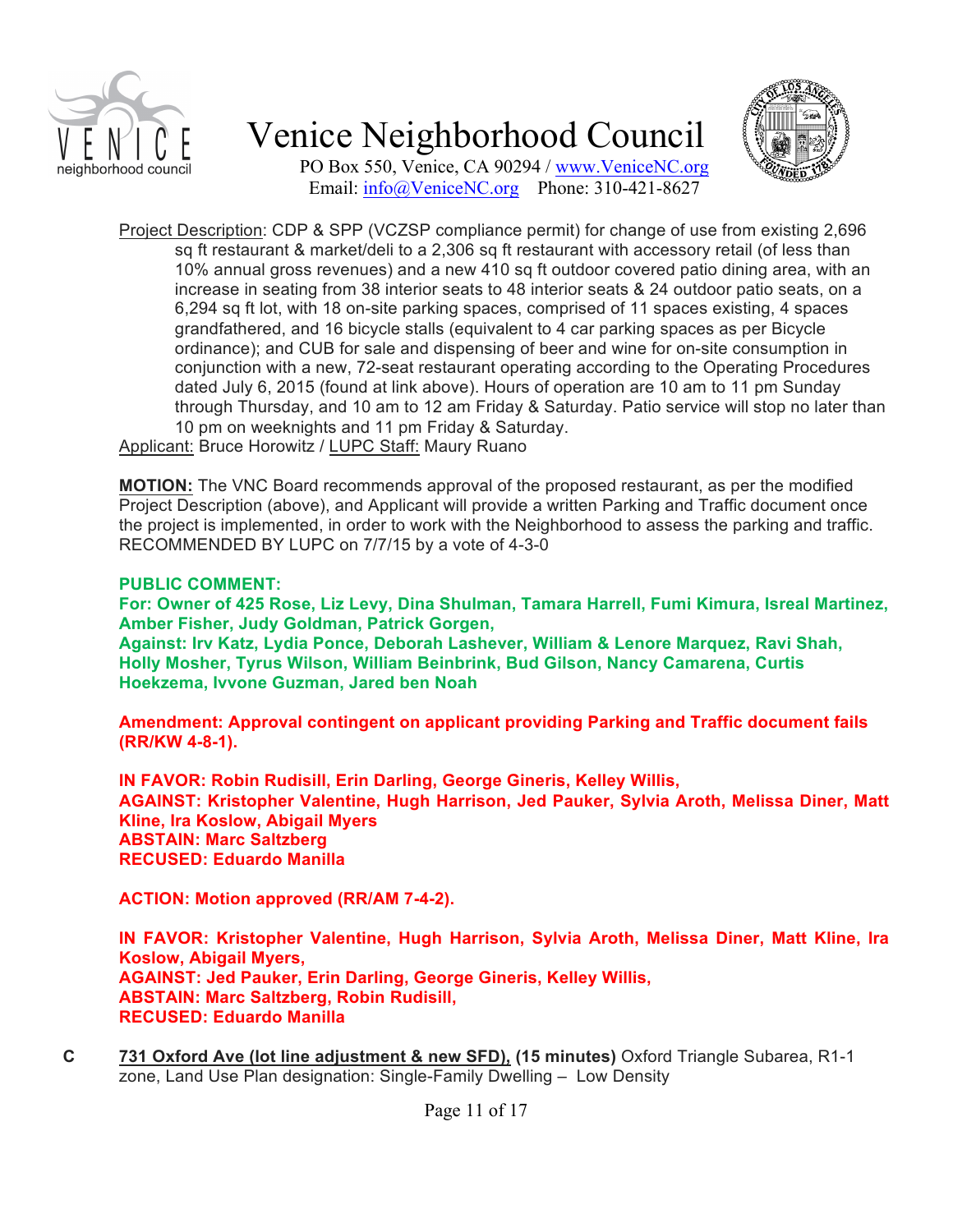



PO Box 550, Venice, CA 90294 / www.VeniceNC.org Email: info@VeniceNC.org Phone: 310-421-8627

ZA-2014-3176-CDP and ENV-2014-3177-CE

(ALSO AA-2014-3172-PMEX and DIR-2015-2264-MEL and DIR-2015-2451-VSO) http://www.venicenc.org/731-oxford-ave/

CITY HEARING TOOK PLACE ON JULY 2, 2015

Project Description: proposed construction of a new 3-story, 30' tall, 2,950 sq ft SFD, with an attached 338 sq ft garage, located on a 3,033 sq ft vacant lot

Applicant's Representative: Howard Robinson / LUPC Staff: Mark Kleiman

**MOTION:** The VNC Board recommends that the project be denied, as it is not compatible with the existing surrounding neighborhood with respect to Mass, Scale and Character; as the garage is on Howard Street and not the alley; and as the front door is on Howard Street but should face Oxford Ave as that is the street address.

RECOMMENDED BY LUPC on 6/30/15 by a vote of 4-3-0

#### **PUBLIC COMMENT FOR C & D**

**Against: Martin Wertlieb, Ranier Poermer, Yumio Dornberg, Eric Bress, Pamela Michaels, Judith Wyluda, Ivonne Guzman, Todd Darling, Steve Freedman, Daniel Robinson, Barbara Ducker**

#### **ACTION: Amendment to language of motion approved (RR/KV 11-1-2):**

#### MOTION:

The VNC Board recommends that the project be denied as presented because:

1. it is incompatible with the existing surrounding neighborhood with respect to Mass, Scale and Character (compatibility requirement in the Venice Community Plan Land Use Plan), including the ratio of square footage of the dwelling to square footage of the lot, both on a current basis and for the related cumulative adverse impact thereof to the surrounding neighborhood, the single-family dwelling/low density Oxford Triangle Subarea, and the Venice Community,

2. the garage is on Howard Street and not the alley, and

3. the front door is on Howard Street but should face Oxford Ave as that is the street address.

In addition, VNC Board strongly encourages that the Applicant's representative work with the Neighborhood representatives, the Land Use & Planning Committee, and the Coastal Commission, to try to agree on some modifications to the project that would help make it satisfactory to the Neighborhood with respect to the above-mentioned concerns.

Approved by LUPC 6/30/15 by a vote of 4-3-0 (RR/TD)

**IN FAVOR: Kristopher Valentine, Hugh Harrison, Robin Rudisill, Jed Pauker, Sylvia Aroth, Erin Darling, George Gineris, Matt Kline, Ira Koslow, Eduardo Manilla, Kelley Willis AGAINST: Melissa Diner ABSTAIN: Marc Saltzberg, Abigail Myers**

**Amended motion approved (RR/KW 9-2-2).**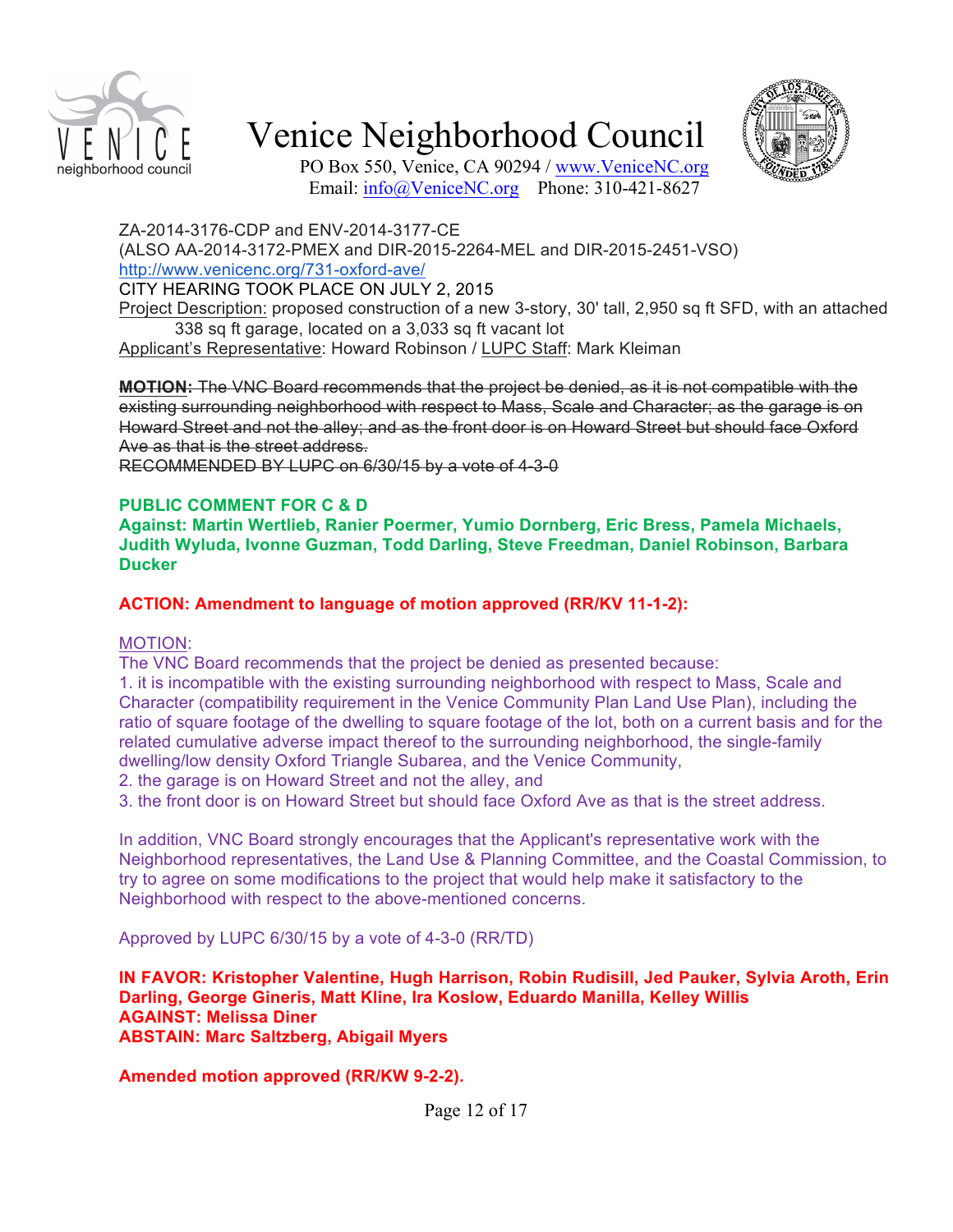



PO Box 550, Venice, CA 90294 / www.VeniceNC.org Email: info@VeniceNC.org Phone: 310-421-8627

#### **IN FAVOR: Kristopher Valentine, Hugh Harrison, Robin Rudisill, Jed Pauker, Sylvia Aroth, Erin Darling, Melissa Diner, George Gineris, Ira Koslow AGAINST: Matt Kline, Abigail Myers ABSTAIN: Marc Saltzberg, Kelley Willis**

**D 733 Oxford Ave (lot line adjustment & new SFD), (15 minutes)** Oxford Triangle Subarea, R1-1 zone, Land Use Plan designation: Single-Family Dwelling – Low Density ZA-2014-3174-CDP and ENV-2014-3175-CE (ALSO AA-2014-3172-PMEX and DIR-2015-2266-MEL and DIR-2015-2452-VSO) http://www.venicenc.org/733-oxford-ave/ CITY HEARING TOOK PLACE ON JULY 2, 2015 Project Description: proposed construction of a new 3-story, 30' tall, 2,950 sq ft SFD, with an attached 381 sq ft garage, located on a 2,996 sq ft vacant lot

Applicant's Representative: Howard Robinson / LUPC Staff: Mark Kleiman

**MOTION:** The VNC Board recommends that the project be approved as presented. RECOMMENDED BY LUPC on 6/30/15 by a vote of 4-2-1

**ACTION: Motion to approve project fails (RR/KV 4-9-1).**

**IN FAVOR: Melissa Diner, Matt Kline, Ira Koslow, Abigail Myers, AGAINST: Kristopher Valentine, Hugh Harrison, Robin Rudisill, Jed Pauker, Sylvia Aroth, Erin Darling, George Gineris, Eduardo Manilla, Kelley Willis, ABSTAIN: Marc Saltzberg,** 

**MOTION: The VNC is against the proposed 733 Oxford Ave project (RR/GG 9-3-2).**

**IN FAVOR: Hugh Harrison, Robin Rudisill, Jed Pauker, Sylvia Aroth, Erin Darling, George Gineris, Ira Koslow, Eduardo Manilla, Kelley Willis, AGAINST: Melissa Diner, Matt Kline, Abigail Myers ABSTAIN: Marc Saltzberg, Kristopher Valentine**

**E Motion to amend: 10 Washington Blvd ("The Venice Whaler" restaurant expansion),** Marina Peninsula Subarea, C4-1 zone, Land Use Plan designation: Community Commercial, Dual Permit Jurisdiction Coastal Zone (aka "Appealable Area" post LCP) APCW-2014-4703-SPE-SPP-PAB-PAD-CDP and ENV-2014-4704-MND http://www.venicenc.org/10-washington-blvd-the-venice-whaler/http://www.venicenc.org/10 washington-blvd-the-venice-whaler/

CITY HEARING NOT YET SCHEDULED

Project Description: To permit the use and maintenance of an existing 754 sq ft patio service area operating in conjunction with an existing restaurant, including: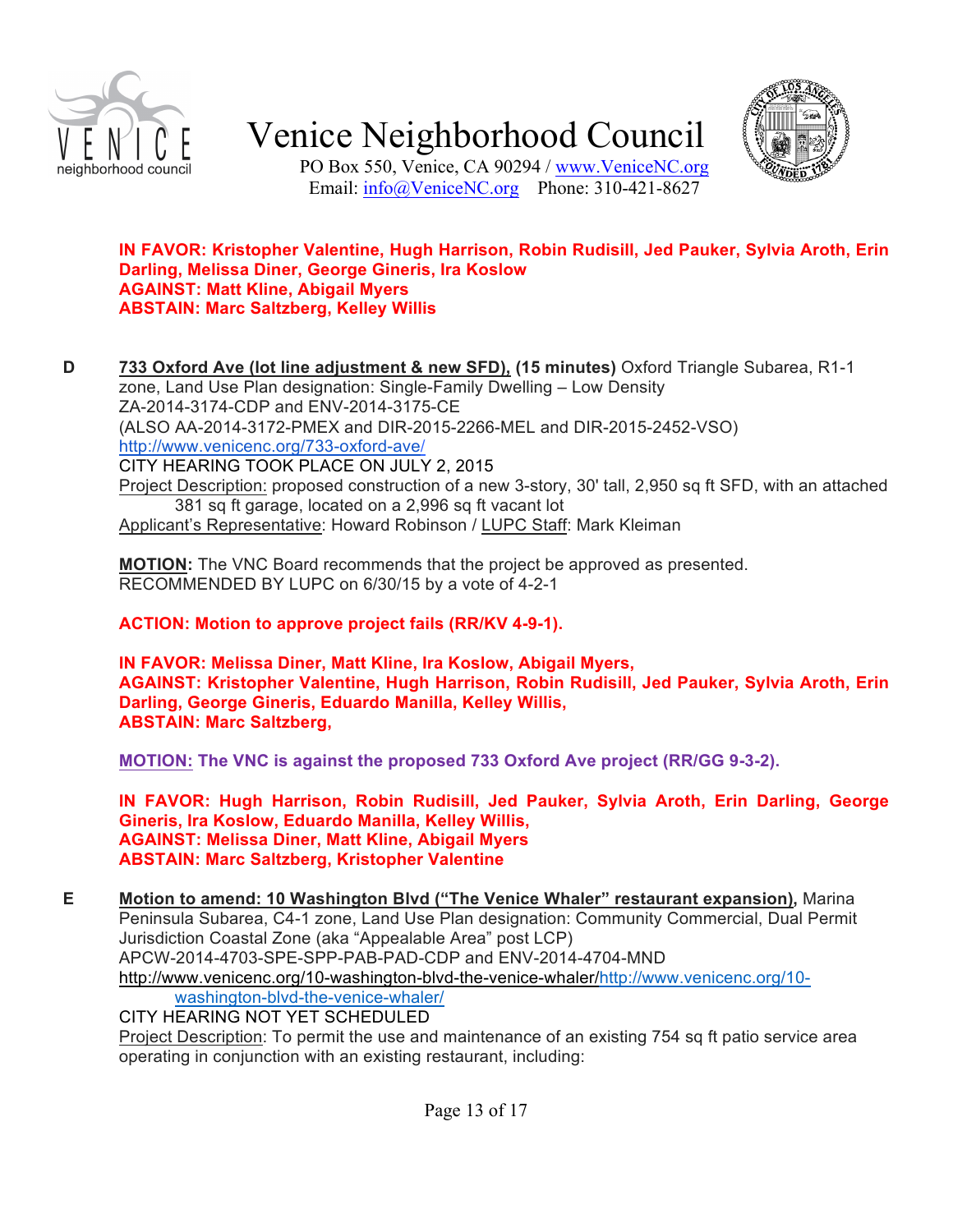



PO Box 550, Venice, CA 90294 / www.VeniceNC.org Email: info@VeniceNC.org Phone: 310-421-8627

- a) A Specific Plan Exception (SPE) from VCZSP Section 13.D to permit zero (0) on-site parking spaces in lieu of the 28 required parking spaces;
- b) A VCZSP project compliance permit (SPP);
- c) A determination of a "Deemed-to-be-Approved" conditional use status as per LAMC 12.24-L (PAD) for the sale of a full line of alcoholic beverages in conjunction with an existing 3,096 sq ft 2-story restaurant accommodating 214 patrons and having interior hours of operation from 6 a.m. to 2 a.m. daily, currently selling a full line of alcoholic beverages;
- d) An Approval of Plans as per LAMC 12.24-M (PAB) to allow the sale and dispensing of a full line of alcoholic beverages for on-site consumption on an existing 754 sq ft (24%) patio having 36 patron seats and hours of operation from 6 a.m. to 2 a.m. daily, in conjunction with a "Deemed-to-be-Approved" 3,096 sq ft 2-story restaurant accommodating 214 patrons and having interior hours of operation from 6 a.m. to 2 a.m. daily, currently selling a full line of alcoholic beverages;

e) A Coastal Development Permit, in the dual permit jurisdiction coastal zone

Applicant: Dafne Gokcen / LUPC Staff: Ramsey Daham & Robin Rudisill **MOTION:** The VNC Board recommends a modification to the 10 Washington Blvd ("The Venice Whaler") original, May 19, 2015, VNC Board Motion recommending approval of the project\*, to correct the number of required parking spaces to be 28 parking spaces in the SPE parking exception clause of the Project Description

RECOMMENDED BY LUPC 7/7/15 by a vote of 4-1-1

Original motion may be found at: http://www.venicenc.org/wpcontent/uploads/2012/12/150519BoardAgendaRevised.pdf

**ACTION: Pulled from consent calendar. Moved to end of LUPC agenda.**

**Public Comment: Jared ben Noah**

**Motion approved (GG/AM 11-0-1)**

**IN FAVOR: Kristopher Valentine, Jed Pauker, Sylvia Aroth, Erin Darling, Melissa Diner, George Gineris, Matt Kline, Ira Koslow, Eduardo Manilla, Abigail Myers, Kelley Willis,** 

**AGAINST: NONE ABSTAIN: Hugh Harrison RECUSE: Marc Saltzberg, Robin Rudisill**

- **14. New Business (9:52PM – 20 minutes)** *[Discussion and possible action]*
- **A Revise paragraph a. of Standing Rule 9 (5 minutes)** (Ira Koslow on behalf of REC) (ira.koslow@venicenc.org)

**MOTION:** The VNC shall amend paragraph a. of SR 9 to read: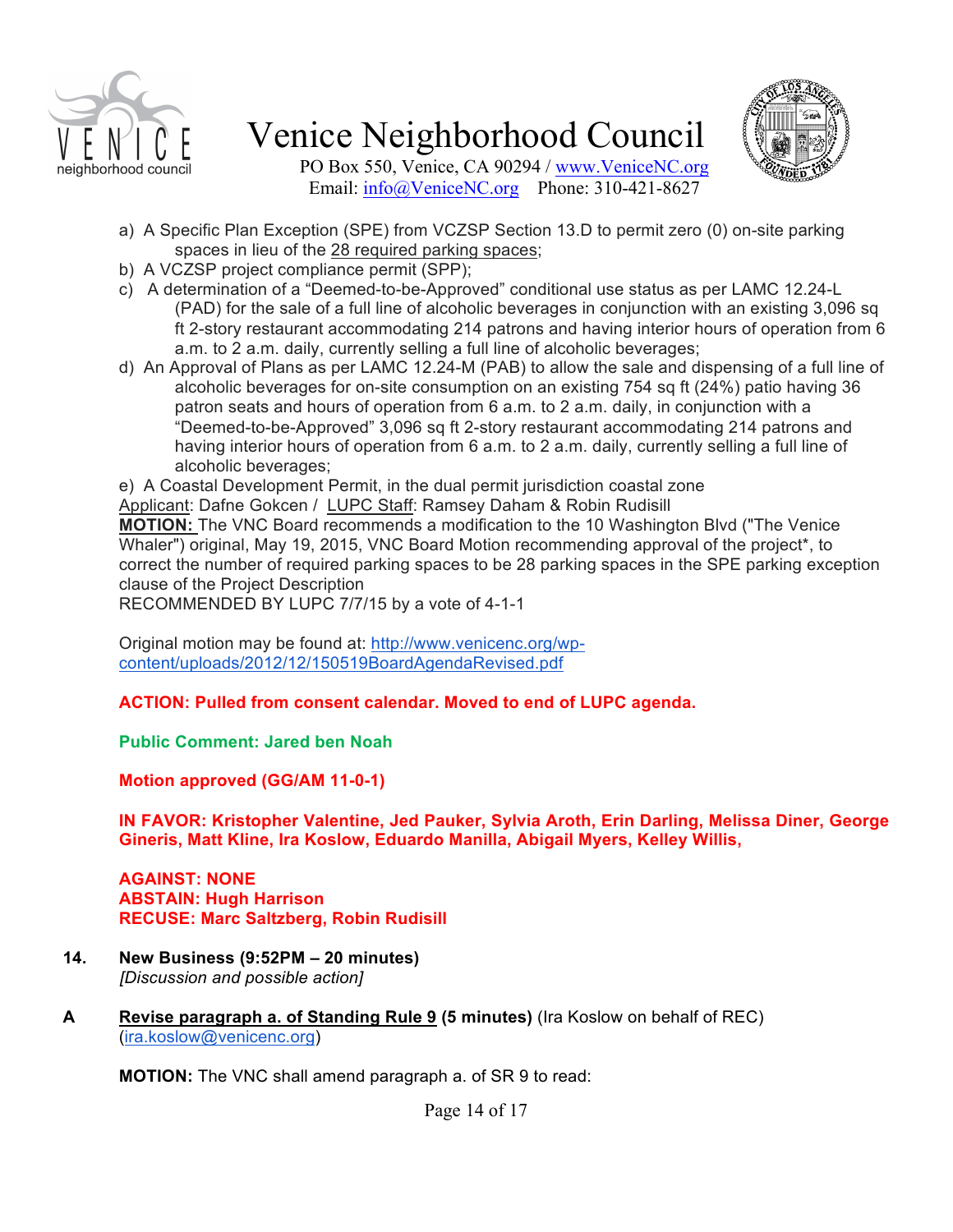



PO Box 550, Venice, CA 90294 / www.VeniceNC.org Email: info@VeniceNC.org Phone: 310-421-8627

"a. Collectively and individually, the members of the Board of Officers, the Parliamentarian, Ad-hoc committee chairs, and all members of Standing and Ad hoc committees of the Venice Neighborhood Council agree to abide by the following Code of Civility to ensure that our Venice Neighborhood Council's business is conducted in a respectful and courteous manner, and in a way that will generate respect and credibility for the Venice Neighborhood Council." RECOMMENDED BY REC 2-0

**ACTION: Postponed to August 18th Board Meeting**

**B "No support" for Council file** *13-1493: Street Vending***, (10 minutes)** (George Francisco & Melissa Diner) (george.francisco@venicenc.org, melissa.diner@venicenc.org)

**MOTION:** The Venice Neighborhood Council (VNC) requests that the following statement of "no support" be attached to Council File 13-1493: STREET VENDING.

The Venice Neighborhood Council does not support CF 13-1493: STREET VENDING for the following adverse impacts it will have upon the Venice community:

- 1. The City of Los Angeles is not adequately policing these activities currently.
- 2. There is a public safety hazard with Street Vendors blocking sidewalks and parkways.
- 3. There are documented public safety problems with current Street Vendor food preparation and storage throughout Los Angeles.
- 4. There are inadequate public toilet facilities in Venice to satisfy customers of Street Vendors selling food .
- 5. Venice Brick and Mortar Businesses have to pay for services for their customers; Street Vendors pay nothing.
- 6. Sales Taxes are not necessarily collected from Street Vendors.

The Venice Neighborhood Council requests that all neighborhoods be allowed to opt in to any proposed street vending ordinance as in the precedent set by the murals ordinance and that any proposed street vending ordinances be developed in reference to and in conjunction with the continued enforcement of LAMC 42.15: NO VENDING.

**ACTION: Postponed to August 18th Board Meeting**

#### **C Change the Ad Hoc Housing Committee to the Homeless Committee (5 minutes)**(Abigail Myers)

**MOTION:** The VNC Board changes the Ad Hoc Housing Committee to the Ad Hoc Homeless Committee with the following Mission Statement as approved by Ad Com:

MISSION STATEMENT: The Ad Hoc Homeless Committee will assist Venice residents, businesses, visitors, and unhoused people with issues surrounding homelessness.

#### **ACTION: Motion approved (AM/KW 15-0-1).**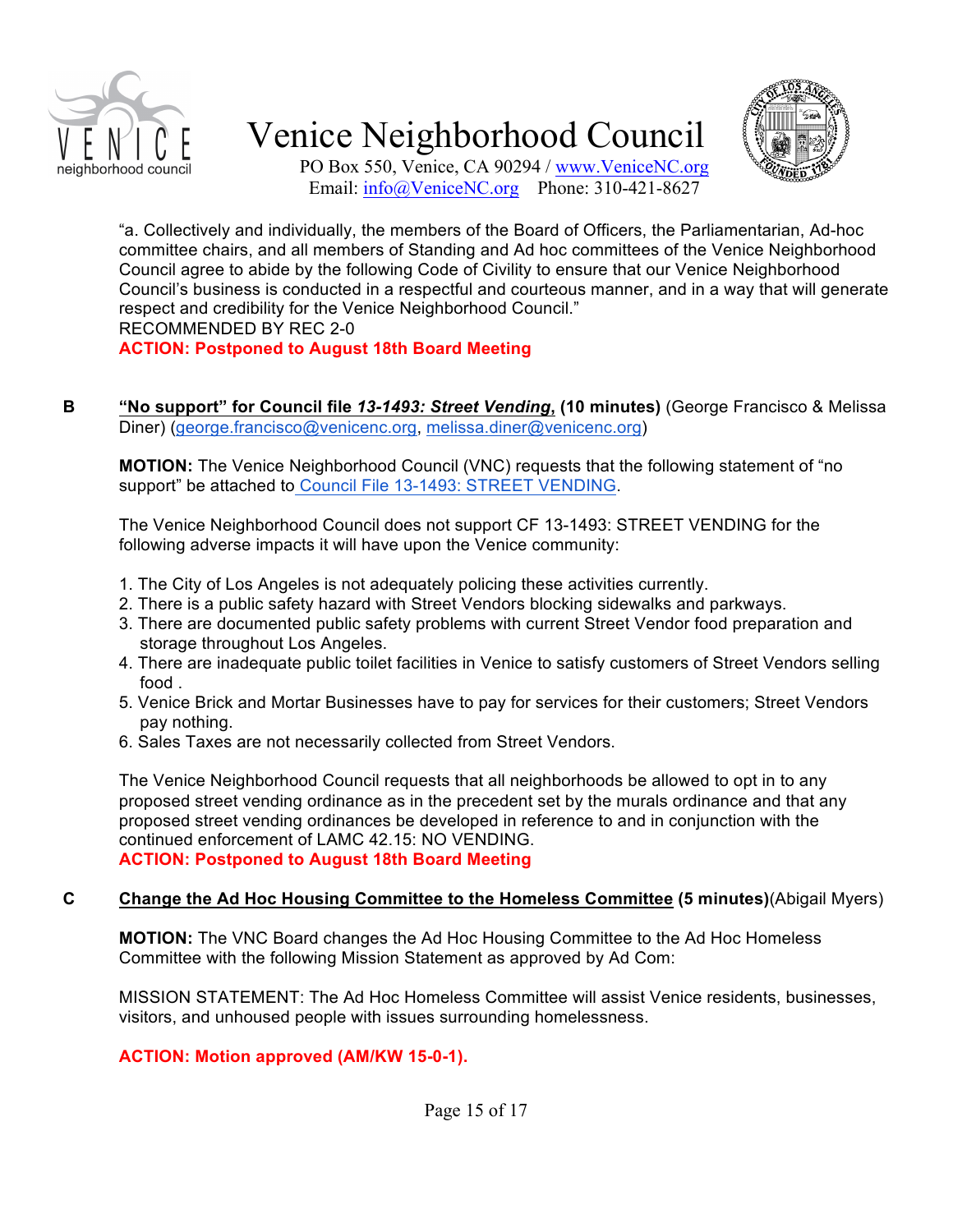



PO Box 550, Venice, CA 90294 / www.VeniceNC.org Email: info@VeniceNC.org Phone: 310-421-8627

**IN FAVOR: Kristopher Valentine, Hugh Harrison, Robin Rudisill, Jed Pauker, Sylvia Aroth, Erin Darling, Melissa Diner, Matt Kline, Ira Koslow, Eduardo Manilla, Joe Murphy, Abigail Myers, Tommy Walker, Kelley Willis, George Gineris AGAINST: NONE ABSTAIN: Marc Saltzberg**

**D Oppose AB 744 Limiting Local Govt. Auth. Over Parking for SB 1818 Density Bonus Projects** (Marc Saltzberg, on behalf of WRAC) (vicepresident@venicenc.org) **[EXHIBIT]**

**MOTION:** The Venice Neighborhood Council recommends that the City Of Los Angeles oppose AB 744 which limits local government authority over parking for SB 1818 Density Bonus Projects and requests Councilmembers Mike Bonin and Paul Koretz to introduce a resolution to that effect.

AB 744 would prohibit, at the request of the developer, imposition of a vehicular parking ratio in excess of 0.5 spaces per bedroom on a development receiving density bonuses under SB 1818 that includes the maximum percentage of low- and very low income units, and is located within one-half mile of a major transit stop, and there is unobstructed access to the transit stop from the development. The bill would also prohibit, at the request of the developer, imposition of a vehicular parking ratio in excess of specified amounts per unit on a development that consists solely of units with an affordable housing cost to lower income households, as specified, if the development is within one-half mile of a major transit stop and there is unobstructed access to the transit stop from the development, is a for-rent housing development for individuals that are 62 years of age or older, or is a special needs housing development, as those terms are defined.

#### **ACTION: Pulled from Consent Calendar ACTION: Postponed to August 18th Board Meeting**

**E Noise and Sound Ordinance Enforcement** (Melissa Diner on behalf of OFW) (melissa.diner@venicenc.org)

**MOTION:** The Venice Neighborhood Council shall send a letter to Councilman Mike Bonin's office and the LAPD strongly urging them enforce all city noise and sound ordinances on Ocean Front Walk. RECOMMENDED BY OFW 7-0-1

**ACTION: Pulled from Consent Calendar ACTION: Postponed to August 18th Board Meeting**

- **15. Treasurer's Report (10:12PM - 3 minutes)** Hugh Harrison on behalf of Budget & Finance Committee, (Treasurer@VeniceNC.org) [Discussion and possible action] **[EXHIBIT]**
- **A MOTION:** The Venice Neighborhood Council approves the attached Monthly Expenditure Reports for June 2015.